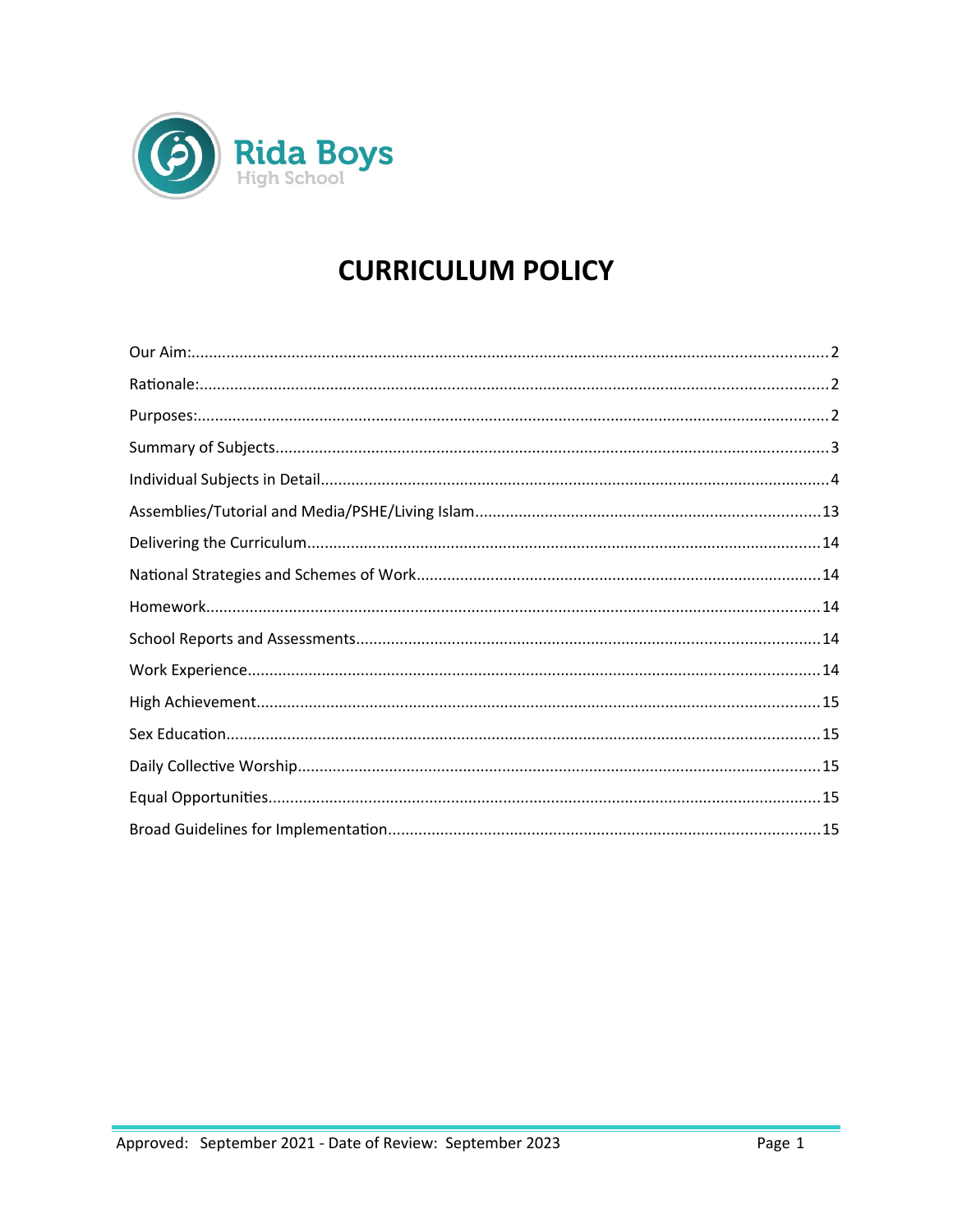## **Our Aim is to provide our students with:**

- A high level of academic and moral education
- A safe and secure learning environment in which all members of the school community can achieve to their fullest.
- A broad and balanced curriculum, which enables all students to acquire understanding, knowledge and skills in all areas.
- Learning experiences, which challenge, build self-esteem and confidence and so enable our pupils to take up their roles and responsibilities as adults and citizens of society.
- The ability to be knowledgeable and confident about their faith and their position as British Muslims.

## <span id="page-1-0"></span>**Rationale:**

The Curriculum consists of all that the School consciously offers by formal or informal means. It is the medium through which the School's aim and objectives are pursued. All that is presented as the Curriculum must seek to promote the development of the individual in Islamic values and as a member of the society.

# **The highest priority is given to the achievement of excellence that education extends beyond the 'purely academic' and students develop real moral values and practice etiquette's in their daily lives.**

## <span id="page-1-1"></span>**Purposes:**

- To recognise the individual needs and talents of each pupil and to facilitate development of their intellectual, moral, physical, social, spiritual and creative capacities;
- To provide a programme of learning activities which will increase knowledge, understanding and develop skills and attitudes of the pupils in accordance with the aims of the School.
- To prepare pupils for the world of work and lifelong learning.
- To cater for the needs of all its pupils of different ages, backgrounds and cultures.
- To ensure that each pupil develops self-esteem and confidence.
- To ensure a coherent progression from one educational stage to the next through a continuous learning programme.
- <span id="page-1-2"></span> To offer each pupil the breadth, balance and relevance of education to which every child is entitled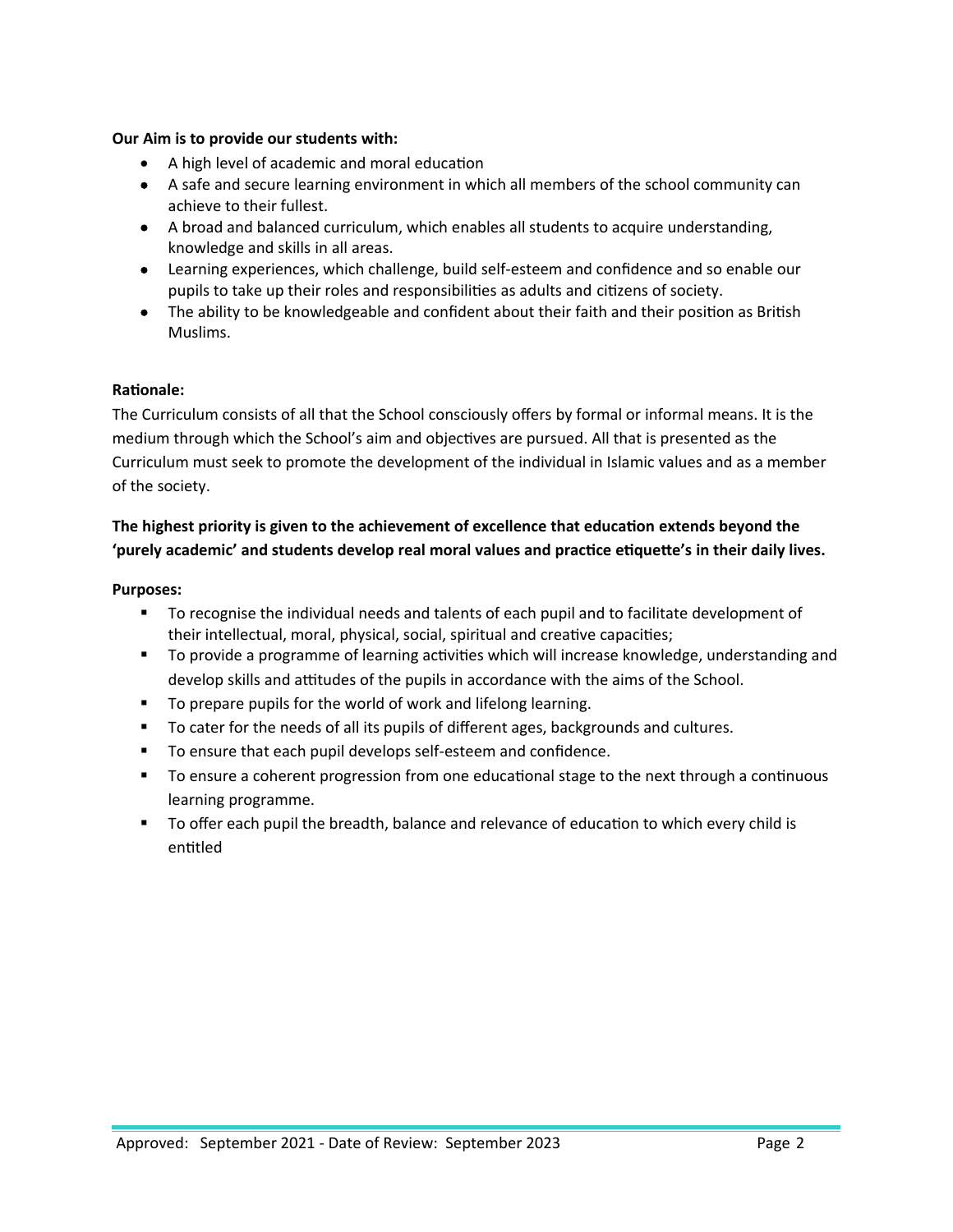# **Summary of Subjects**

| Year           | Key<br><b>Stage</b>                                                                                                                                                                                   | <b>Subjects</b>                                                                                                           | <b>Assessments</b>                                      |
|----------------|-------------------------------------------------------------------------------------------------------------------------------------------------------------------------------------------------------|---------------------------------------------------------------------------------------------------------------------------|---------------------------------------------------------|
| $\overline{7}$ | $\overline{\mathbf{3}}$                                                                                                                                                                               | Emphasis on literacy and numeracy<br>English; Mathematics; Biology; Chemistry; Physics; ICT                               | <b>Baseline Tests</b><br><b>Termly Exams</b>            |
|                |                                                                                                                                                                                                       | History; Geography; R.E; Arabic and Urdu; Art; Drama;                                                                     |                                                         |
|                |                                                                                                                                                                                                       | P.E., PSHE/Citizenship, Character Development.                                                                            | Mid-year exams.                                         |
|                |                                                                                                                                                                                                       |                                                                                                                           | End of year exams.                                      |
| 8              | $\overline{\mathbf{3}}$                                                                                                                                                                               | English; Mathematics; Biology; Chemistry; Physics; ICT                                                                    | <b>Baseline Tests</b>                                   |
|                |                                                                                                                                                                                                       | History; Geography; R.E; Arabic and Urdu; Art; Drama;<br>P.E., PSHE/Citizenship, Character Development.                   | <b>Termly Exams</b>                                     |
|                |                                                                                                                                                                                                       |                                                                                                                           | Mid-year exams.                                         |
|                |                                                                                                                                                                                                       |                                                                                                                           | End of year exams.                                      |
| 9              | $\overline{\mathbf{3}}$<br>English; Mathematics; Biology; Chemistry; Physics; ICT,<br>Business Studies, History; Geography; R.E ; Urdu; Art;<br>Drama; P.E., PSHE/Citizenship, Character Development. | <b>Baseline Tests</b>                                                                                                     |                                                         |
|                |                                                                                                                                                                                                       |                                                                                                                           | <b>Termly Exams</b>                                     |
|                |                                                                                                                                                                                                       |                                                                                                                           | Mid-year exams.                                         |
|                |                                                                                                                                                                                                       |                                                                                                                           | End of year exams.                                      |
| 10             | 4                                                                                                                                                                                                     | English Literature, English Language, Maths, Physics,                                                                     | <b>Baseline Tests</b>                                   |
|                |                                                                                                                                                                                                       | Biology, Chemistry, Urdu, History, Religious Education,<br><b>Business Studies, Physical Education, PSHE/Citizenship,</b> | <b>Mock GCSE's</b>                                      |
|                |                                                                                                                                                                                                       | <b>Character Development.</b>                                                                                             | <b>GCSE EXAMS-</b>                                      |
|                |                                                                                                                                                                                                       |                                                                                                                           | <b>Mid-Term Exams</b>                                   |
|                |                                                                                                                                                                                                       |                                                                                                                           | End of year exams                                       |
| 11             | 4                                                                                                                                                                                                     | English Literature, English Language, Maths, Physics,                                                                     | <b>Mock GCSE's</b>                                      |
|                |                                                                                                                                                                                                       | <b>Business Studies, Physical Education, PSHE/Citizenship,</b>                                                            | Biology, Chemistry, Urdu, History, Religious Education, |
|                |                                                                                                                                                                                                       | <b>Character Development.</b>                                                                                             | <b>Mid-Term Exams</b>                                   |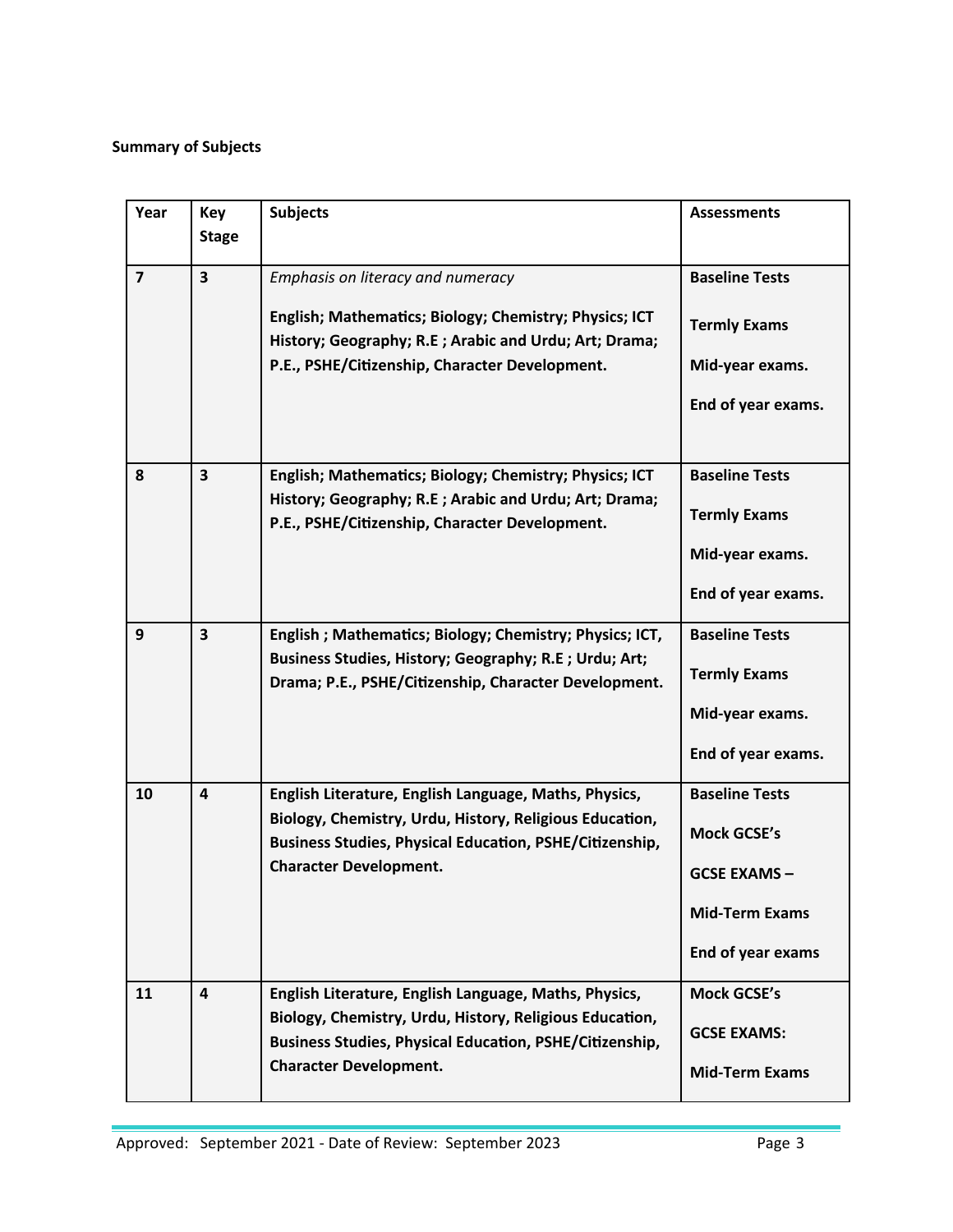|  |  | <b>End of year exams</b> |
|--|--|--------------------------|
|  |  |                          |

## **Communication, Mathematical and Scientific Skills**

Communication skills will be enhanced by English Language and Literature courses up to GCSE including the provision of Urdu up to GCSE. All subjects will support learners to have excellent speaking and listening skills.

Numerical and mathematical skills are a critical aspect of the curriculum. This will be provided through Mathematics up to GCSE. Mathematical skills will also have a focus on the application of Mathematics in everyday life and functional skills as part of revisions to the new curricula. Numeracy will also be developed across the curriculum as a core skill that enhances employability and supports attainment.

Science will be taught up to GCSE. There will be an emphasis placed on greater depth of knowledge and understanding in Science, the history of scientific thought and the application of science in everyday life. Aspects of the Sex and Relationship Education will be offered through the Science and PSHCE curriculum.

#### **Humanities, faith and relationships education**

The History and PSHCE provision will underpin the School's drive to develop exemplary citizens who hold an appreciative understanding of British history, promote fundamental British values, and challenge all forms of discrimination and extremism.

At Key Stage 3 and 4 , all learners will have separate specialist teaching of History, Religious Education and Active PSHCE.

The teaching of History in years 7 & 8 will allow students to undertake an understanding of British History.

The PSHCE curriculum includes Government and democracy. It also covers issues of tolerance and diversity, British values, respect for the law, crime and punishment, environment, volunteering, helping the needy. This has involved supporting the local food bank. These issues are also covered in assemblies.

Religious Education up to GCSE level will include an understanding of the beliefs and practices of major world faiths, such as Islam, Judaism, Christianity, Buddhism and Hinduism, as well as understanding the nature of faith itself and respecting those of all faiths and none.

As all subjects within the curriculum contribute to developing students spiritually, morally, socially and culturally there will be occasions when spontaneous enquiries made by students on religious matters arise in other areas of the curriculum.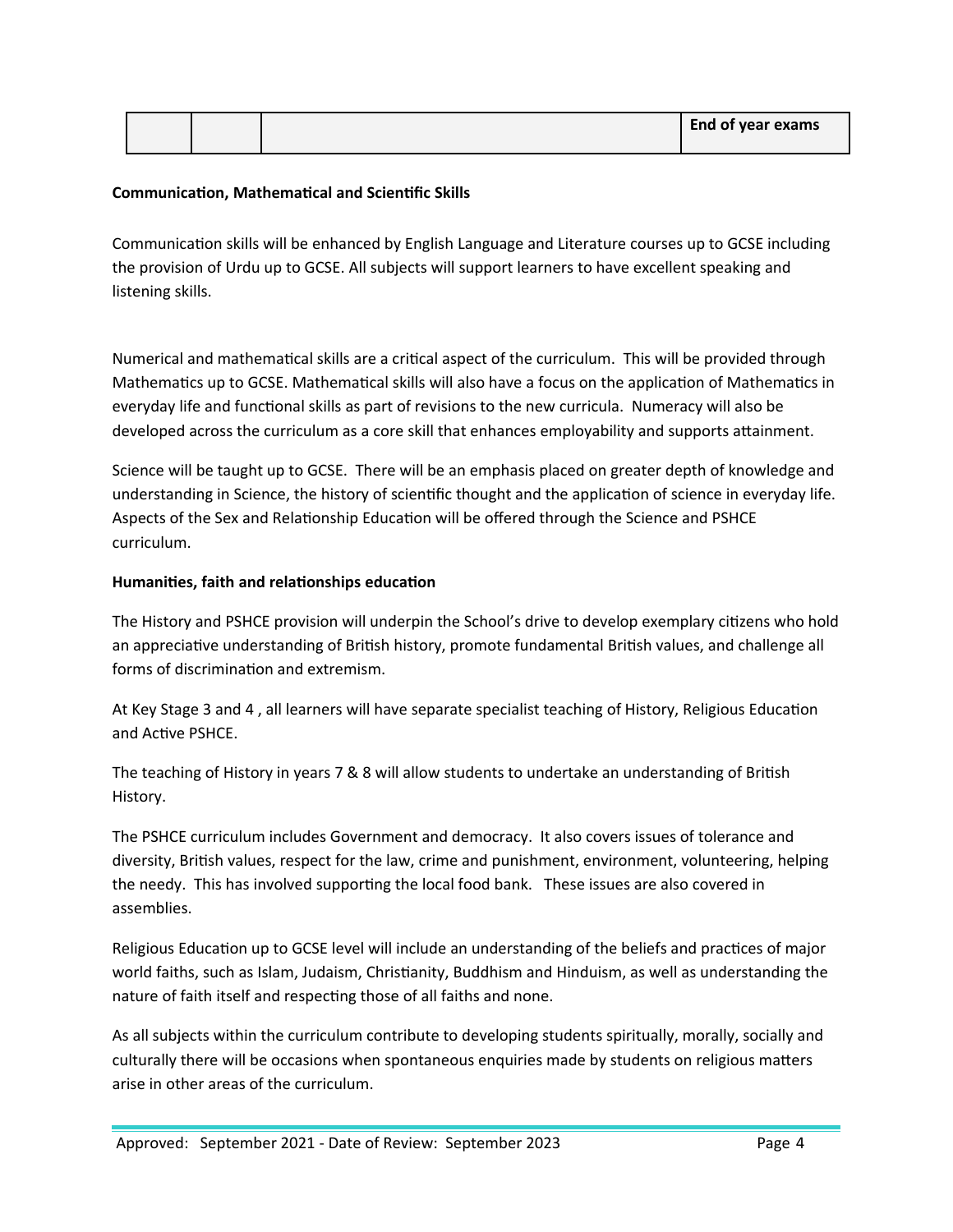## **Technological and creative education**

Skills in Information and Communication Technology will be taught primarily through discreet teaching of ICT.

Aesthetic and creative education will be provided through ICT and Art/Drama lessons.

## **Physical Development**

The health and well-being of students will be encouraged through the provision of physical and sports education for all students.

## **Careers guidance, work-related learning and enterprise skills**

Information, advice and guidance is delivered through careers days where careers such as dentistry, medicine, teaching, Police and Fire Service are represented giving advice and guidance on next steps into these careers. There is also a programme of visiting speakers. We also when possible promote visits to places of work and business enterprise activities within school. These activities are for all pupils.

Rida has a firm commitment that learning in each curriculum area should not just be about delivering a scheme of work or programme of study to achieve outstanding examination results, but should also be about students enjoying learning and developing creativity within that subject.

All pupils participate in Sports Day, fundraising events and charity work is done through their work with the local food bank.

Education visits enrich the curriculum, and are related to each subject area.

Enrichment partnership working includes working with local schools on building bridges in the community.

Clubs and enrichment activities vary from term to term, but a full updated list can be found on the website. Enrichment activities are developed to enhance all curriculum area.

#### **Extracurricular Programme**

RGHS offers a rich extracurricular programme designed to help students develop their social, interpersonal skills by working in a team, organising and leading projects and events and being part of the wider community. All of these will happen across the year through a variety of projects and programmes: weekly assemblies, student councillors, educational visits, cross curricular days and special days and events.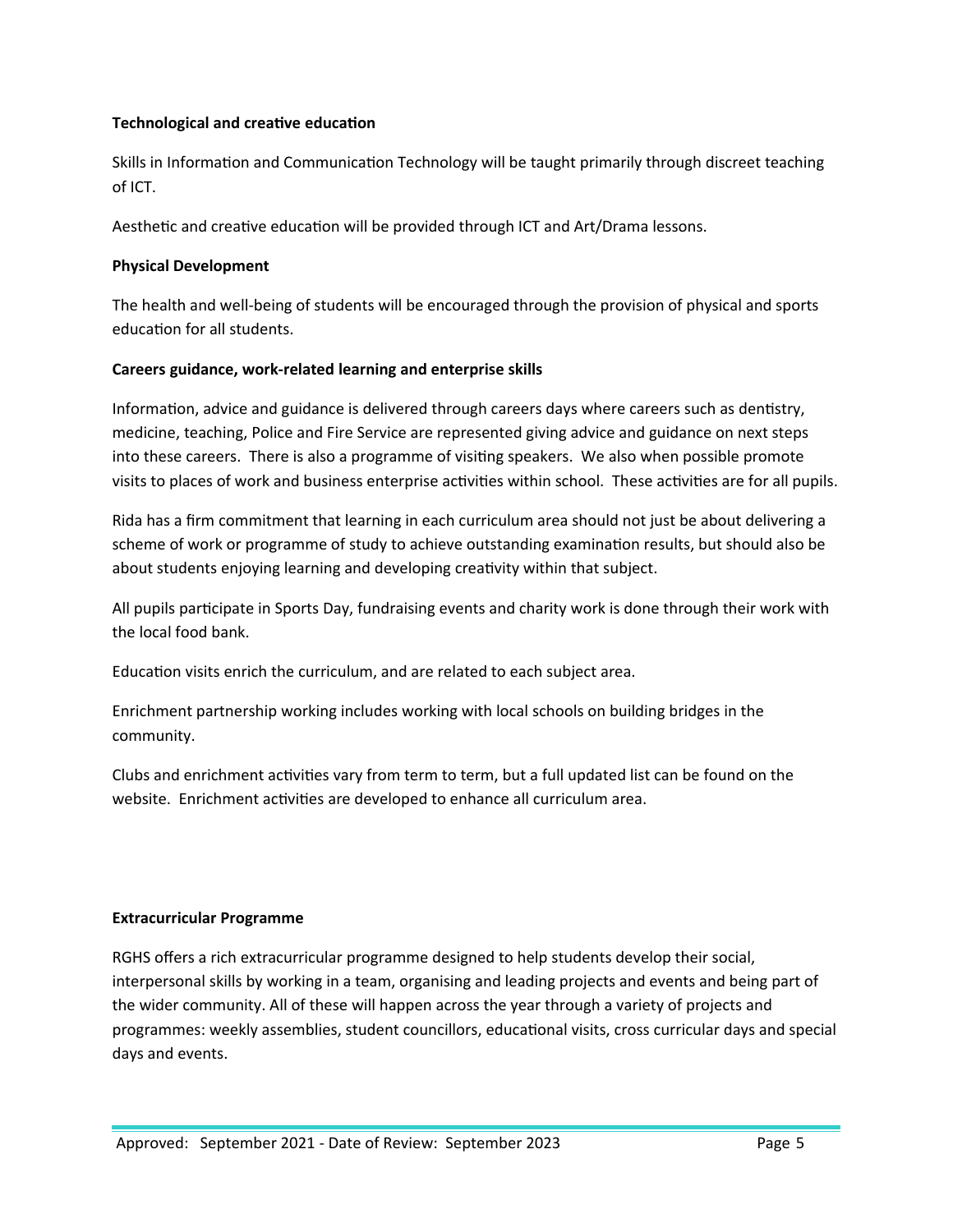## **Individual Subjects in Detail**

## (R.E) Religious Studies

The aim of Religious Studies course is to provide knowledge of the world's major religions, understanding of the different faiths and develop Taqwa *(God-consciousness - which creates awareness in an individual to refrain from doing any wrong to anyone or anything: a human being, an animal, the planet Earth and everything inside it)* in all pupils in attendance. They will learn 'HUSN-E-MUASHARAT' (Beautiful social conduct), i.e. good relationship with people, e.g. abstention from acts which cause others difficulty/inconvenience. The school will inculcate in its pupils' awareness of actions, consequences and forms of behaviour that will enable our students to immerse harmoniously into **British Society** or any other society they become part of in the future.

The syllabus for KS3 (Years 7, 8 & 9) includes the following topics:

- $\triangleright$  Beliefs and Practices
- $\triangleright$  Morals and Manners
- $\triangleright$  Matters of life and death
- $\triangleright$  Marriage and the Family
- $\triangleright$  Religion and community cohesion
- $\triangleright$  Rights and responsibilities
- $\triangleright$  Environmental and medical issues
- $\triangleright$  Peace and conflict
- $\triangleright$  Crime and punishment
- $\triangleright$  Creation and the Environment
- $\triangleright$  Places of Worship
- $\triangleright$  Rites of Passage
- $\triangleright$  Islam as a way of life (eg. cleanliness, prayer, birth, marriage and death.)
- $\triangleright$  The history of Islam

Other Religions will also be covered in detail. **These are:**

- $\triangleright$  Christianity
- $\blacktriangleright$  Judaism
- $\triangleright$  Hinduism
- $\triangleright$  Sikhism
- $\triangleright$  Buddhism

#### Modern Foreign Languages (Arabic)

Arabic is taught in Years 7 – 8 to give students an introduction to basic contemporary Arabic.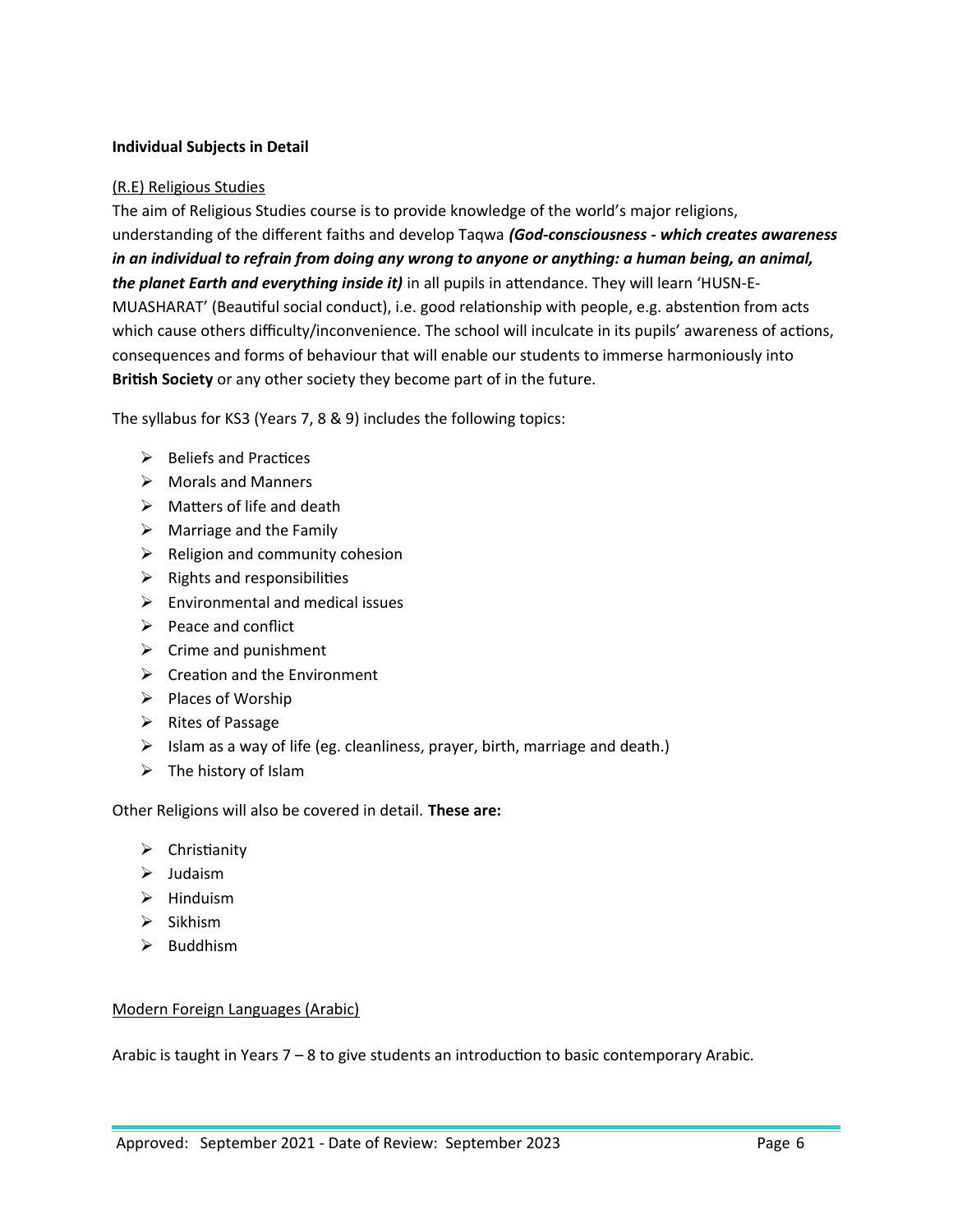Students will initiate Level 1 of the Arabic language programme. The programme incorporates modern and classical Arabic as well as grammar, syntax and morphology. It is one of the most comprehensive coverages of classical Arabic and grammar available.

Students continue to develop their skills in listening, speaking, reading and writing in the target language. They are encouraged to work independently, in pairs, in groups or as a class, on various tasks. Students are expected to do homework and to learn vocabulary on a regular basis. There are end of unit/ task tests in which all skills are tested as well as formative assessments to track and monitor students' progress regularly.

The aims of studying Arabic language are:

- To offer insight in to appreciation of Arabic as the language of Islam and Divine Revelation (Wahi) i.e The Holy Qur'an and Hadith.
- To learn basic spoken Arabic for purposes of communication.
- To appreciate Arabic as the official language of 22 countries and the native language of over 200 million people residing from South west Asia to Northwest Africa. See -http://www.bbc.co.uk/languages/other/arabic/guide/facts.shtml

# English

The main aim of the English department at Rida Girls' High School is to enable our students to become confident users of English in all four areas specified in the National Curriculum – reading, writing, speaking and listening. To this end, English is taught in mixed ability groups throughout the entire age range (Years 7-11).

Throughout Key Stage 3 (Years  $7 - 9$ ), we have developed a coherent course that delivers the government's literacy objectives and provides a strong foundation prior to initiating the GCSE English courses. This includes the study of poetry, novels, short stories, media, non-fiction and the close study of Shakespeare plays.

## Mathematics

All students through the study of Mathematics will have access to learning that will provide the following:

- $\triangleright$  An understanding of the use of numbers
- $\triangleright$  An appreciation of the introduction of shape and space
- $\triangleright$  An understanding of Mathematics for living
- $\triangleright$  An understanding of the representation of information
- A clear progression of learning and achievement through all the Key Stages from ages  $7 11$
- $\triangleright$  An understanding of how to use Mathematics within the community and for the community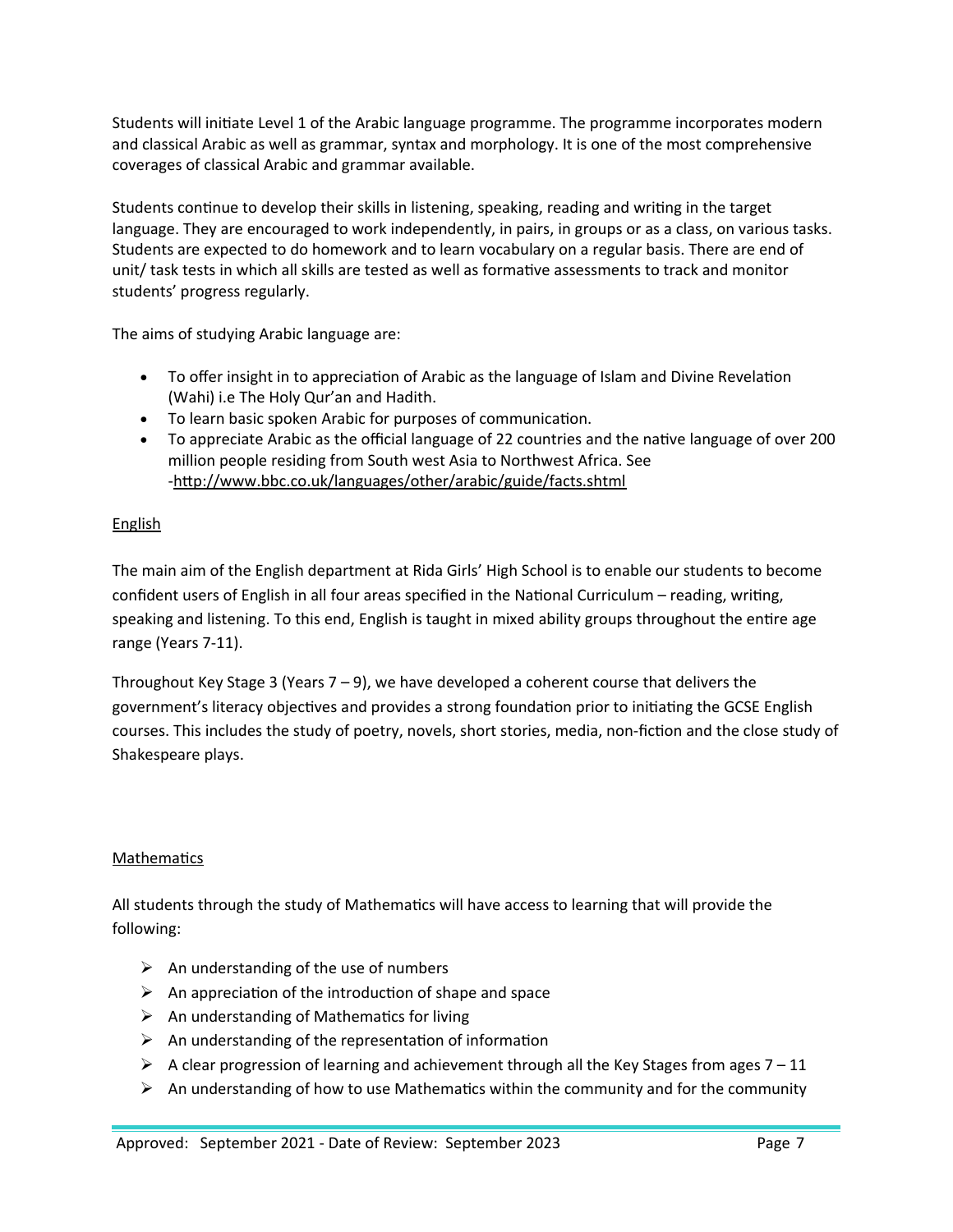## **In addition to these fundamental ideas, students will be helped to understand:**

- $\triangleright$  That mathematical tools underpin the foundations of Science and Technology
- $\triangleright$  That all individuals will use Mathematics everyday of their life
- $\triangleright$  That Mathematics is not isolated, but is encompassed in all areas of learning

## **All these elements will be delivered to the students through:**

- $\triangleright$  A valuable classroom experience through the use of up to date relevant textbooks, exposition, research, discussion and debate.
- $\triangleright$  Encouragement of students to present their work in as neat and interesting way as possible, the use of IT in particular will be encouraged, display work is important and all students will have the opportunity to see their work displayed.
- $\triangleright$  Emphasis on positive achievement with all tasks designed to bring out the best aspects of the student's ability.
- $\triangleright$  A disciplined structure that all the students are able to perform within a caring environment with positive rewards for all good behaviour and work.

## **Science**

Rida Girls' High School follows the Activate KS3 science published by Oxford University Press. It is tailored to the 2014 curriculum Scheme of Work for Key Stage 3.

We will follow the latest programme of study which covers four main areas:

## **Working scientifically** in which pupils will be taught:

Scientific attitudes, experimental skills and investigations, analysis and evaluation and measurement.

**Biology** which includes topic such as: Structure and function of living things Cells and organisation, the skeletal and muscular system, nutrition and digestion, gas exchange systems, reproduction and health. Material cycles and energy Photosynthesis, cellular respiration Interaction and dependencies Relationships in an ecosystem Genetics and evolution Inheritance, chromosomes, DNA and genes

## **Chemistry** in which students will be taught:

The particulate nature of matter, atoms, elements and compounds, pure and impure substances, chemical reactions, energetics, the periodic table, materials, Earth and atmosphere,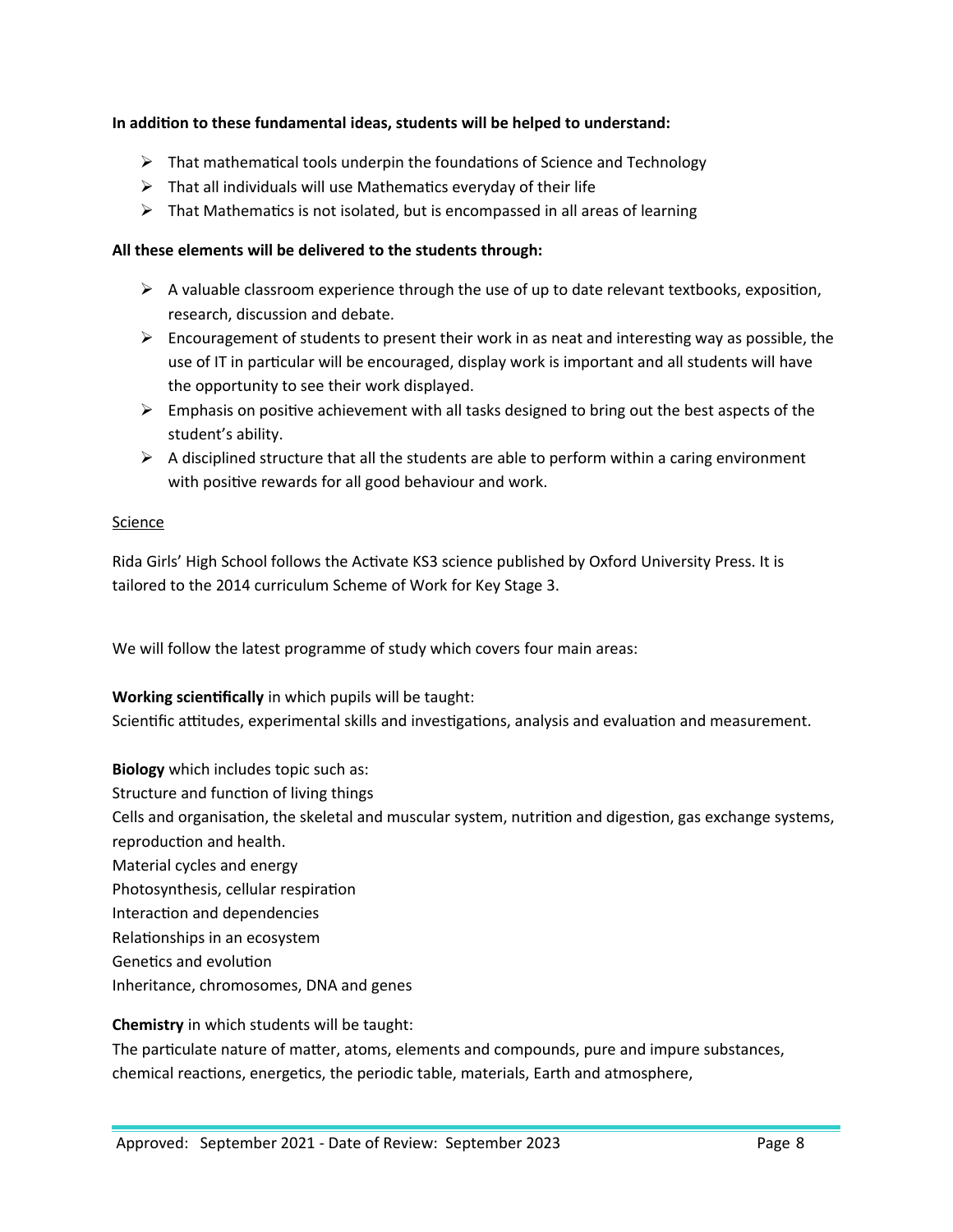**Physics** which includes topics such as: Energy, Calculation of fuel uses and costs in the domestic context, energy changes and transfers, Energy changes and transfers Motion and forces pressure in fluids, balanced forces Waves observed waves, sound waves, energy and waves and light energy Electricity and magnetism Current electricity, static electricity, magnetism, matter, Matter Physical changes, particle model, energy in matter Space physics

## Physical Education

P.E develops pupils' physical competence and confidence, and their ability to use these to perform in a range of activities. It promotes physical skilfulness, physical development and knowledge of the body in action. P.E provides opportunities for pupils to be creative, competitive and to face up to different challenges as individuals and in groups and teams. It promotes positive attitudes, abilities and preferences, and make choices about how to get involved in lifelong physical activity. Just some of the key activities they will be involved in during their lessons:-

- $\triangleright$  Basketball
- $\triangleright$  Shuttle running
- $\triangleright$  Badminton
- $\triangleright$  Netball
- $\triangleright$  Tennis
- $\triangleright$  Basketball
- $\triangleright$  Races
- > Rounders
- $\triangleright$  Cricket
- $\triangleright$  Dodge-ball

# History

History is taught to all students at Key Stage 3 following the National Curriculum.

At key stage 3, pupils are taught the following topics:

Britain before 1066, the Norman Conquest, castles, religion in the Middle Ages, life in the Middle Ages, rulers, health and medicine, justice in Medieval Britain, wars of the Middle Ages and change over time, life in Tudor Britain, a world of discovery, Elizabeth I, the Stuarts, England at war, Cromwell's Commonwealth, the Restoration and change over time, from farming to factories, transport, an age of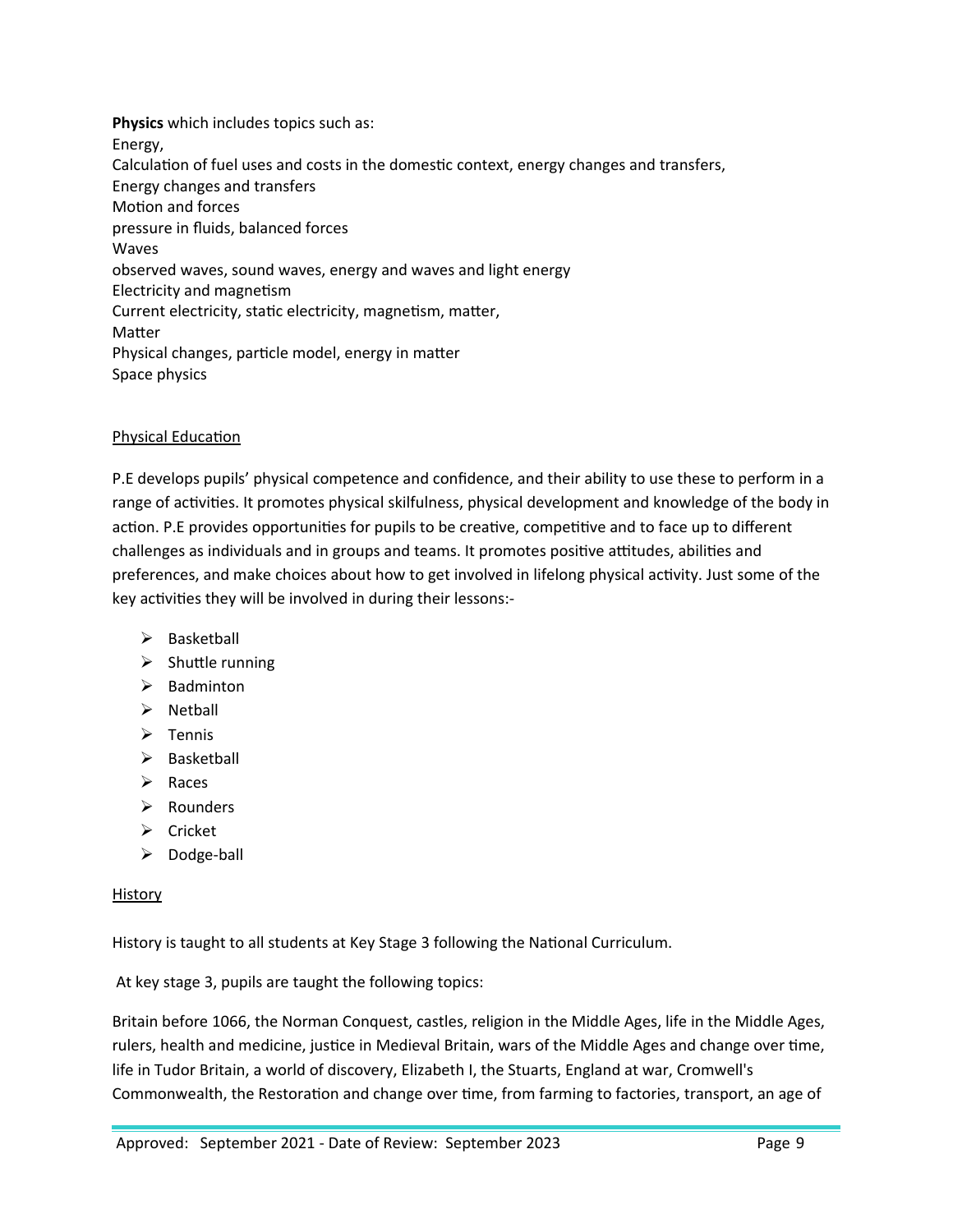invention, industrial towns, the Slave Trade, Britain and France, the British in India, the fight for rights, the British in Ireland and change over time.

## Citizenship

The citizenship programme of study requires pupils to develop political knowledge and social awareness. Key concepts such as rights and responsibilities, community and identities and democracy and government are taught at key stage three. Developing pupil's skills of enquiry and communication is also a key focus of the citizenship programme study. Pupils are encouraged to research, debate, justify opinions and put forward reasoned arguments on topical issues. Through the delivery of Citizenship, we aim to make the pupils informed and active citizens. Citizenship is a compulsory subject at KS3.

Students also participate in a practical activity, which is part of their coursework to actively take part in a community project.

## Expressive Arts

It is every child's fundamental right to be given the opportunity to explore its natural creativity. Our aim in art is to give as much opportunity for children to explore and use different materials, tools and techniques in an organised and purposeful manner. Art is not just about investigating and making, but is interdependent on building up a knowledge and understanding of other artists' work; how this can influence and inspire our own artistic development and to develop designing and making skills. Art can provide a range of activities to develop the children's capability and confidence in their own ideas and to develop an ability to criticise constructively and evaluate their own products and those of others. In KS3, the pupils have the opportunity to explore and extend their understanding of the exciting elements of art, which include the use of line, colour, texture, tone, value, pattern, shape, form, space and composition. The pupils are facilitated and inspired to progress further in utilising this knowledge and skill to create Islamic themed group/individual projects. They work with traditional and new media, developing independence, confidence, creativity and imagination. Most importantly, they learn to make continuous key links with their existing knowledge of Islam.

Furthermore, as a form of assessment and to celebrate the achievement and progress of pupils, they are coached to perform in unison/group/independently in front of the school in termly class assemblies.

## In short, the subjects' art and Drama

encompass a fun, enjoyable and spiritual scheme of work, inspiring and developing the pupils at RGHS to become independent, reflective and competent individuals.

# <span id="page-9-0"></span>**Assemblies/Tutorial /PSHE/RE/Character Development**

All students have to attend and participate in assemblies, which focus on character developing, awareness of the world in which they live and knowledge needed for life and work. Assembly is conducted on Friday. Monday to Thursday all years are given PSHE tutorial sessions – social, spiritual and moral, ethical and environmental issues are covered. On Monday all years are given a 'Living Islam' tutorial session – topics are based on Hadith.

One tutorial session a week covers 'Media' – both from teachers and students choose and discuss news of interest that appear in the Media.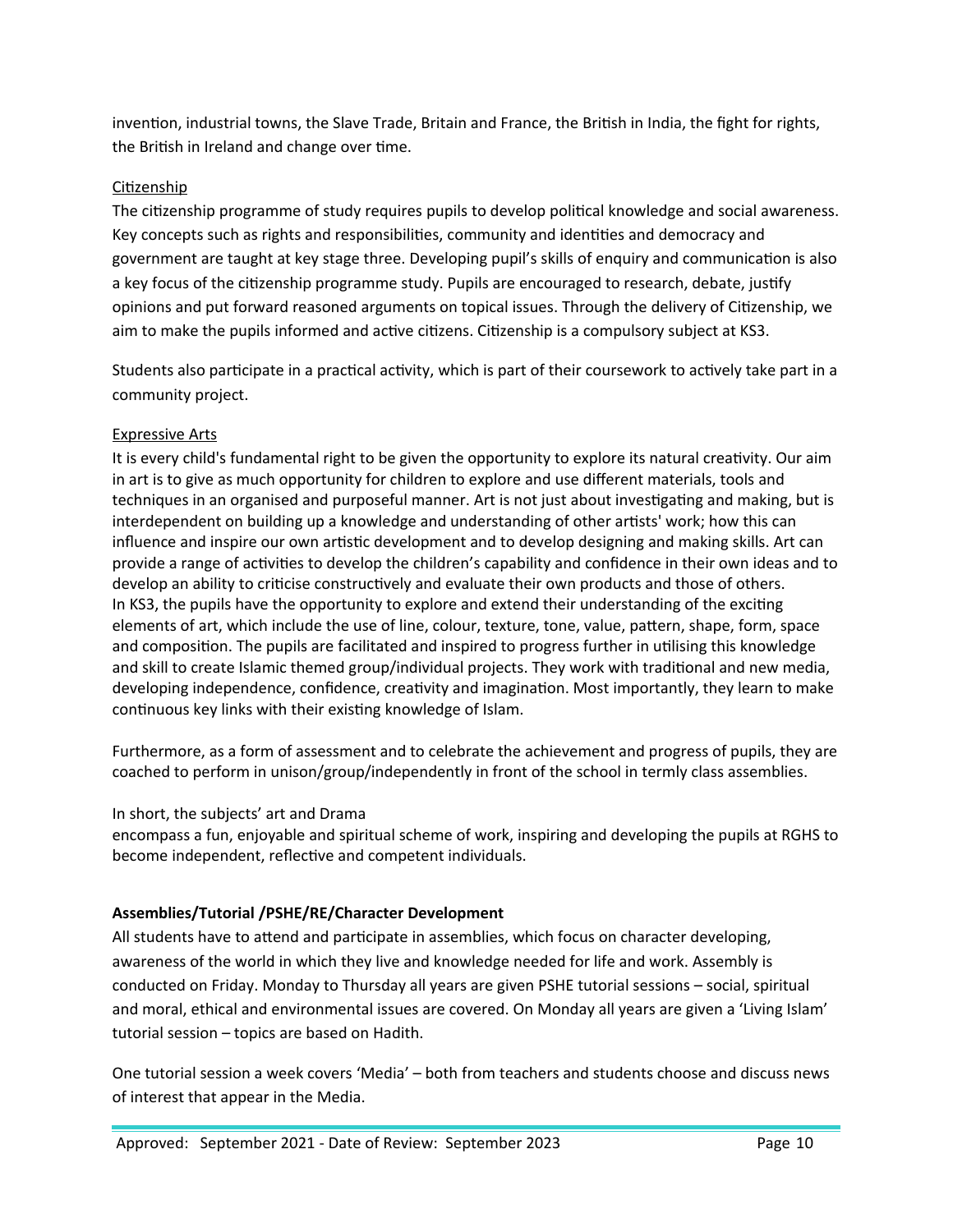#### <span id="page-10-0"></span>**Delivering the Curriculum**

Subject specialist teachers are employed to teach throughout from year 7 to year 11. Students are taught in mixed ability groups and with work being differentiated to cater for all abilities. After school and weekend booster classes are available prior to GCSE final exams.

## <span id="page-10-1"></span>**National Strategies and Schemes of Work**

All common core subjects are taught as set out in the Programmes of Study using the National Curriculum and the National Literacy and Numeracy Strategies in Key Stage 3. At Key Stage 4, all subjects are taught to GCSE syllabuses.

## <span id="page-10-2"></span>**Homework**

Homework which may take many forms, including that of continuing class work or projects and assignments, will be set on a regular basis - and must be carefully and thoroughly done and handed in on time. The recording of homework by students is monitored regularly by Form Tutors and Senior Staff and by means of a student planner (Homework Diary) - Parents are requested to check, communicate and sign the homework diaries on a weekly basis.

Equally, students must be ready to undertake extra homework, if it is appropriate to a particular stage of a subject. The support of parents in ensuring that homework is conscientiously done in appropriate surroundings is much appreciated. The ability to study independently becomes increasingly important, as student's progress through the school and good habits established at an early age is a foundation for good self-discipline in later life.

#### <span id="page-10-3"></span>**School Reports and Assessments**

At the end of the first term, an Interim Report highlighting achievement, areas of progress and development are reported. At the end of the second term, a report highlighting mid-year exam results is issued. During the third (summer term,) a full academic report and assessment of each student will be given to parents. Parents will also be invited to a parents evening to discuss their child's progress with subject teachers. Pupil's attainment level in each subject is updated after conducting unit tests, halfyearly and end of year exams in the School Database.

#### <span id="page-10-4"></span>**Work Experience**

In Year 10, students will undergo a two-week work experience programme. Placements will be organised in areas of students' career interest. By establishing a good relationship with our work experience providers, we will obtain valuable feedback on each placement from employers. Their suggestions and advice will be valued and ideas taken on board when planning for the next cohort. Students will be sent on work placement in June/July.

#### <span id="page-10-5"></span>**High Achievement**

We actively encourage all our students to go on to complete post 16 courses such as A' Levels at local Sixth Form Colleges to allow them to achieve the best at University or take up Vocational courses. We regularly give careers advice, call careers advisors to address and work with the students and take them on local and regional careers events.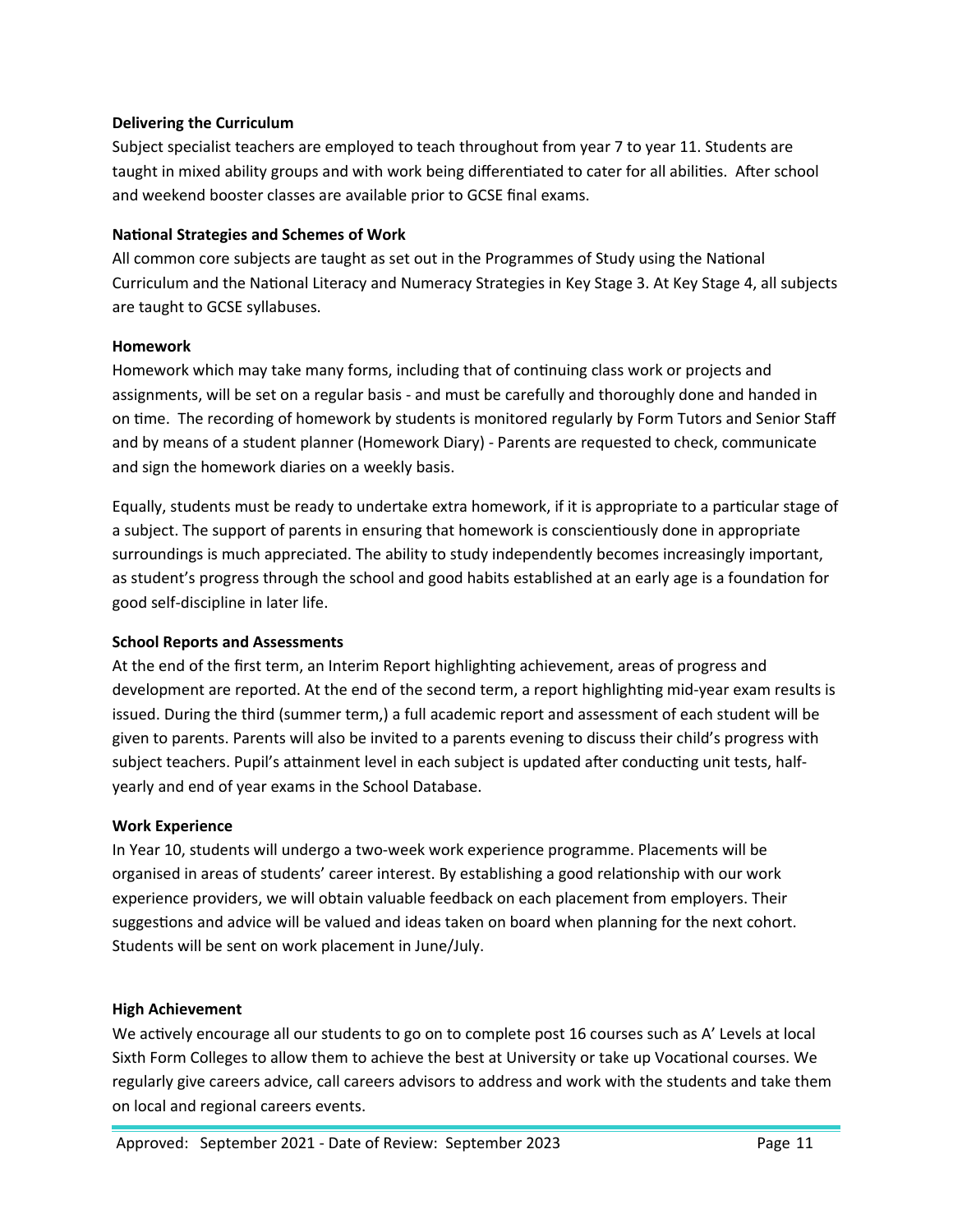## <span id="page-11-1"></span>**Sex Education**

With the highest level of modesty and morality in mind, Sex Education is taught as modules through PSHE, R.E and Science programme of study from Year 7 - 11. An Islamic perspective will form the basis of the content of such modules. Advice will be taken from qualified Islamic Scholars.

## <span id="page-11-2"></span>**Daily Collective Worship**

As part of PHSCE, collective worship is conducted at the weekly assemblies focusing on improving their morals and character, discussing current affairs and guiding students how to deal with recent events, studying stories of the Prophets, Seerat (biography) of Prophet Muhammed (PBUH) and Stories of the Companions and short PSCHE sessions each morning concerned with the nurturing and development of the student.

Prayer times (Salaat) are integrated within the school timetable.

## <span id="page-11-3"></span>**Equal Opportunities**

Diversity is what makes Rida Girls' High School special. We are an expanding school and have students of various nationalities. Most of our students are local or from neighbouring boroughs. The majority of our students speak more than one language. They bring a wealth of experience and culture to the school that enriches the education of all our students.

At Rida Girls' High School we believe in providing an education for students of all ethnic backgrounds and students are not discriminated against because of their ability. We believe that all children have a right to learn. Rida Girls' High School is not a selective school but open to all, and parents make an informed choice to have their children educated here.

## <span id="page-11-0"></span>**Broad Guidelines for Implementation**

- 1. By carrying out a continuous review of the curriculum.
- 2. By considering carefully, and acting upon when appropriate, the views of all persons and agencies having a legitimate interest in the work of the School.
- 3. By employing Staff with the appropriate abilities to plan and deliver the curriculum.
- 4. By providing, within the constraints to which the School is subjected, the appropriate resources to meet the curricular needs of the pupils.
- 5. By involving the pupils in the learning process whenever possible.
- 6. By presenting tasks specific to the pupil's abilities and needs.
- 7. By presenting tasks, which enable each pupil to succeed and progress to higher levels of achievement
- 8. By carrying out appropriate procedure for the assessment, monitoring, and recording of pupils' achievements.
- 9. By providing all staff with the opportunities to receive such training as may be necessary to implement changes in the curriculum.
- 10. By providing all staff opportunities to participate in Islamic INSETS and to enable them to deliver the curriculum according to the ethos of the School.